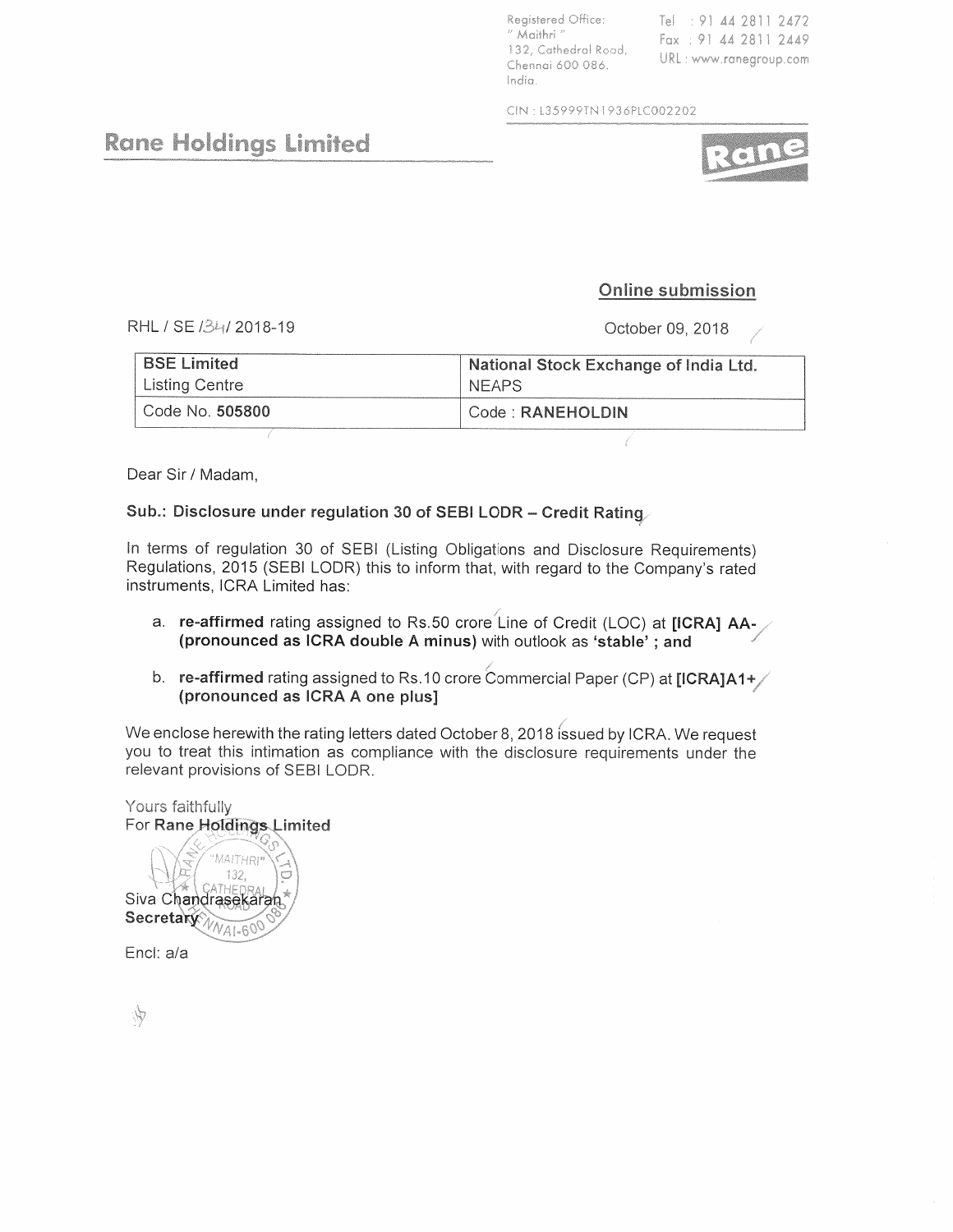

# **ICRA** Limited

### **CONFIDENTIAL**

Ref. No.Surv/Chen/165/18-19

October 8, 2018

Mr. J. Ananth **CFO Rane Holdings Limited** "Maithri", 132 Cathedral Road Chennai-600086

Dear Sir.

#### Re: Surveillance of ICRA-assigned Credit Rating for Rs.50.00 crore line of credit of Rane Holdings Limited (instrument details in Annexure)

Please refer the Rating Agreement between ICRA Limited ("ICRA) and your company, whereby, ICRA is required to review the ratings assigned to your company on an annual basis or as and when the circumstances so warrant.

Please note that the Rating Committee of ICRA, after due consideration, has reaffirmed the long-term rating for the captioned Line of Credit (LOC) at [ICRA]AA- (pronounced ICRA double A minus)<sup>†</sup>. The outlook on the long-term rating is stable. The aforesaid ratings will be due for surveillance anytime before Sep 30, 2019.

The ratings as stated above are specific to the terms and conditions of the LOC as indicated to us by you. In case there is any change in the terms and conditions, or the size of the rated LOC, the same must be brought to our notice immediately. Any such change would warrant a rating review, following which there could be a change in the ratings assigned. Notwithstanding the foregoing, any change in the over-all limit of the LOC from that specified in the first paragraph of this letter would constitute an enhancement that would not be covered by or under the said Rating Agreement.

ICRA reserves the right to review and/or, revise the above rating at any time on the basis of new information or unavailability of information or such other circumstances, which ICRA believes, may have an impact on the rating assigned to you.

You are requested to furnish a monthly 'No Default Statement (NDS)' (in the format enclosed) on the first working day of every month, confirming the timeliness of payment of all obligations against the rated debt programme [interest and principal obligations for fund based as well as obligations under LOC/BG for non-fund based facility]. This is in accordance with requirements prescribed in circular dated June 30, 2017 on 'Monitoring and Review of Ratings by Credit Rating Agencies(CRAs)' issued by the Securities and Exchange Board of India.

<sup>†</sup> For complete rating definition please refer to ICRA Website www.icra.in or any of the ICRA Rating Publications

Karumuttu Centre, 5<sup>th</sup> Floor 634, Anna Salai, Nandanam Chennai 600035

Tel.: +91.44.45964300 CIN: L74999DL1991PLC042749

 $\sqrt{ }$ Website : www.icra.in

Helpdesk: +91.124.2866928

: info@icraindia.com

Email

Criennar occupa.<br>Registered Office: : 1105, Kailash Building, 11<sup>th</sup> Floor, 26 Kasturba Gandhi Marg, New Delhi - 110001. Tel.: +91.11.283875 16

CERTIFIED TRUE COPY FORMATIO RESEARCH RATING \* Ωŕ For RANE HOLDINGS LIMITED 132.  $\frac{1}{N}$ CATHEDRAL ROAD

Siva Chandrasekaran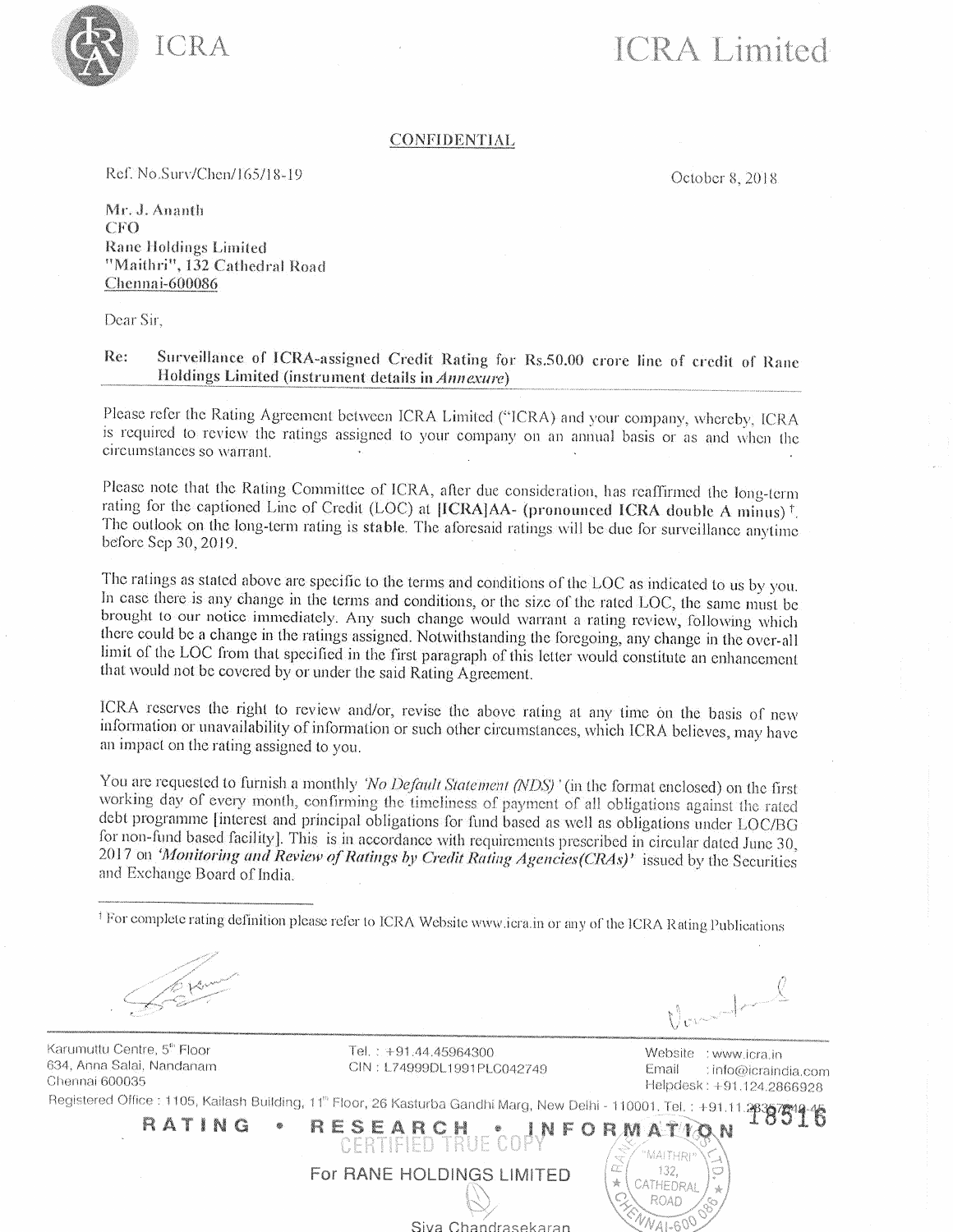

You are also requested to inform us forthwith of any default or delay in the payment of interest and/or principal against the rated debt programme, or any other debt instruments and/or borrowings of your company. Further, you are requested to keep us informed of any other developments that could have a direct or indirect impact on the debt servicing capability of your company, with such developments including, but not limited to, any proposal for re-schedulement or postponement of repayment against any dues and/or debts of your company with any lender(s) and/or investor(s).

We thank you for your kind co-operation extended during the course of the rating exercise. Please let us know if you need any clarification.

We look forward to further strengthening our existing relationship and assure you of our best services.

With kind regards,

Yours sincerely, for ICRA Limited

(Srikumar K) Vice President ksrikumar@icraindia.com

 $DU$ MAITHR m

Veurtaul

(Vinutaa S) **Assistant Vice President** vinutaa.s@icraindia.com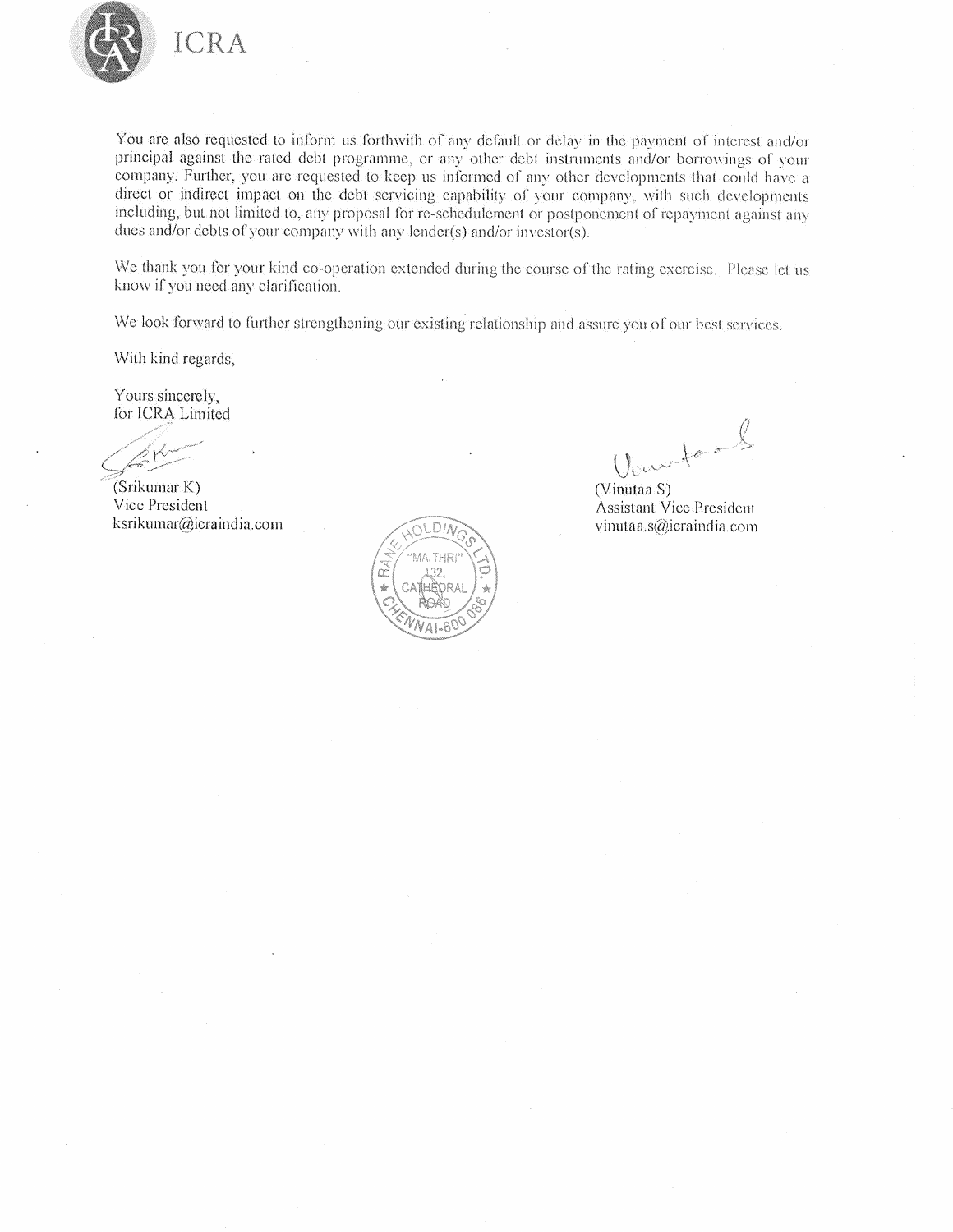

'No Default Statement on the Company Letter Head'

 $To$ <CRA Name and Address>

Dear Sir/Madam.

- 1. We hereby Confirm that as on date there are no Over dues or default on our debt obligations
- 2. We also confirm that in the month ended <Month and Year name>, there has been no instance of delay in servicing of our debt obligations.
- 3. We also confirm that there has not been any instance of devolvement of Letter of Credit in the month ended <Month and Year name>.
- 4. We also confirm that in the month ended <Month and Year name>, there has been no instance of delay in servicing of debt obligations guaranteed by us.
- 5. We also confirm that there has been no overdraw of the drawing power sanctioned by the bank for a period of more than 30 consecutive days in case of bank facilities which do not have scheduled maturity/repayment dates.
- 6. Details of delay/ default/ rescheduling of interest or principal as on date/ in the month ended<Month and Year name>, in any of the above case (if any):

| Name of the | ISIN | Amount to | Due Date of | Actual Date | <b>Remarks</b> |
|-------------|------|-----------|-------------|-------------|----------------|
| Instrument  |      | be paid.  | Payment     | of Payment  |                |
|             |      |           |             |             |                |
|             |      |           |             |             |                |

Denneford

Thanking You,

Yours faithfully,

<Authorized Signatory of Issuer>

**Jerum** 

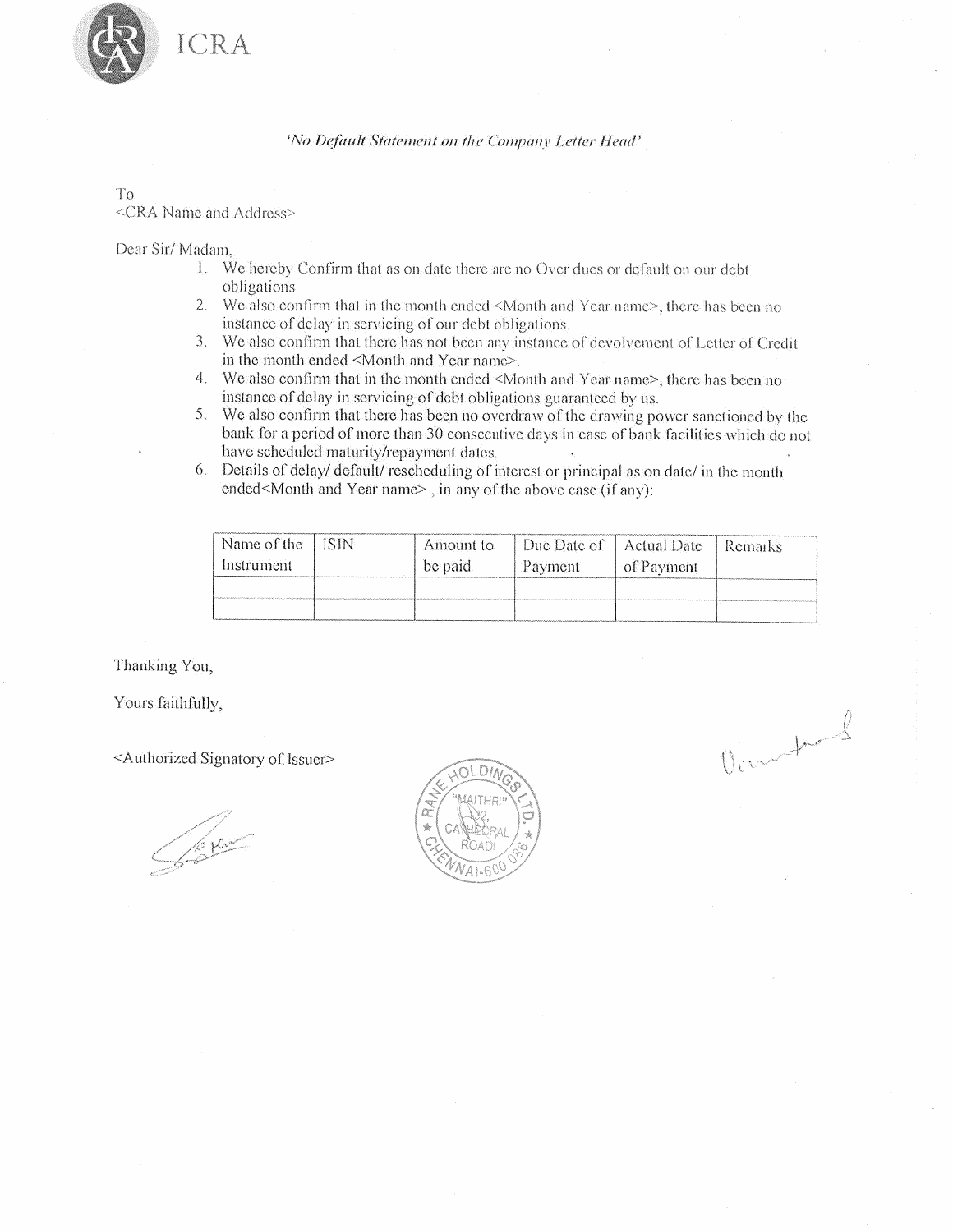

## Annexure

## Details of the limits rated by ICRA (Rated on long term scale)

| Limits                                                            | Amount (Rs.<br>crore) | Rating                | Assigned on  |
|-------------------------------------------------------------------|-----------------------|-----------------------|--------------|
| Long-term fund-based limits - Citibank N A - Cash<br>credit       | 5.00                  |                       |              |
| Term Ioan facilities - Tata Capital Financial Services<br>Limited | 25.06                 | [ICRA]AA-<br>(Stable) | Oct 05, 2018 |
| Long-term unallocated facilities                                  | -9.94                 |                       |              |
| Total                                                             | 50.00                 |                       |              |

Yezir



Vinctions